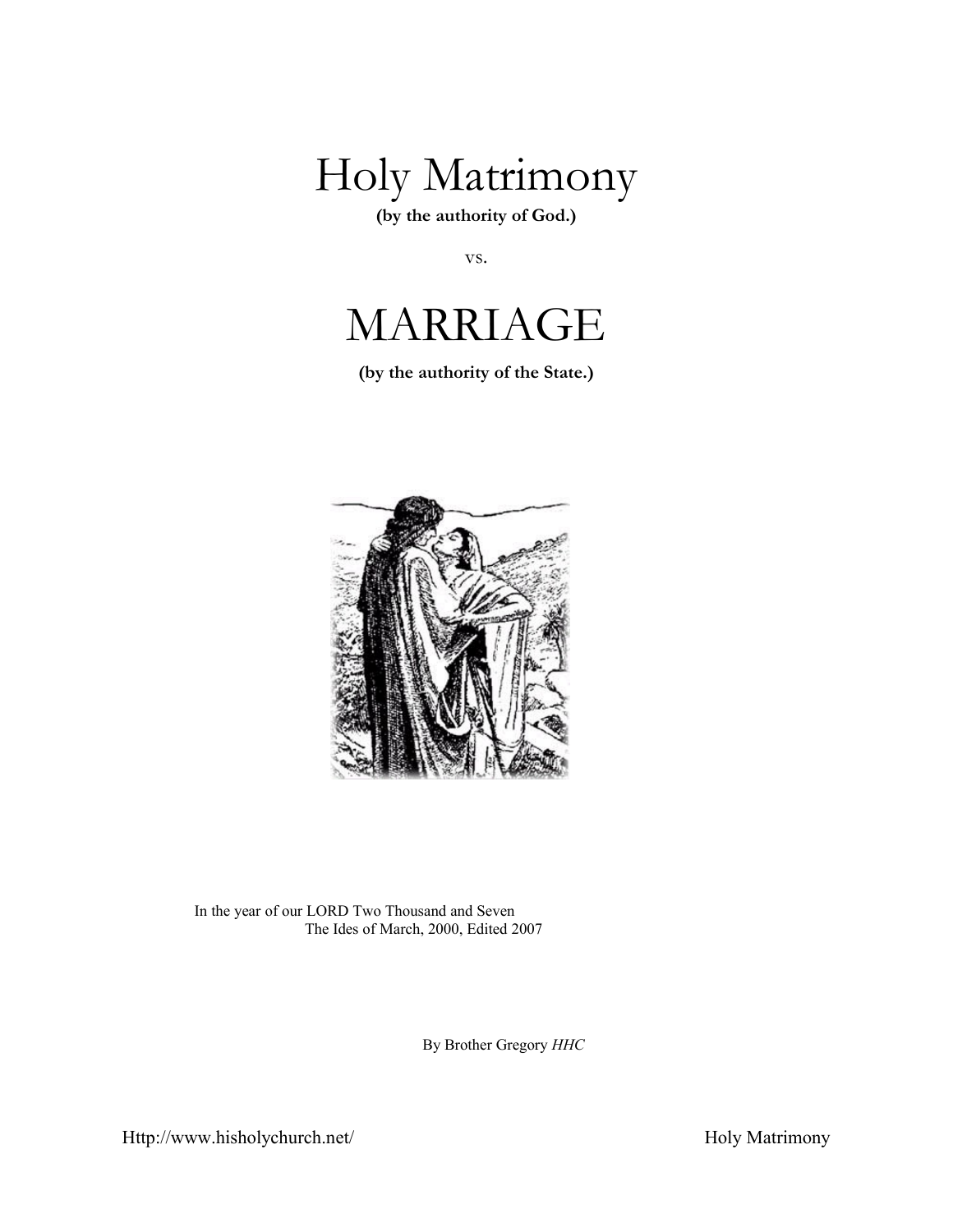#### **Holy Matrimony**

There are many ways in which a legal system increases its limited authority, but it is most complete through the consent of the individual. In China, they have "the one child contract." If you sign it, you will become eligible for many of the benefits offered by the government, such as free medical care, schooling, and better paying jobs. If later the mother becomes pregnant and refuses to abort the child, the family becomes responsible for paying for all the expense of the second child, paying back all the benefits they received for the first child, and often suffering the loss of their present employed position and pay scale. In America, the pressure to abort a child is often much more subtle.

"The same dealt subtly with our kindred, and evil entreated our fathers, so that they cast out their young children [fetus], $\frac{1}{1}$  $\frac{1}{1}$  $\frac{1}{1}$  to the end they might not live<sup>[2](#page-1-1)</sup>." (Acts 7:19)

If children survive the financial and social pressure to be aborted, they must still overcome the strain of the mental, spiritual, and contractual pressures society will place upon them.

Unfortunately, society as a whole is continuously degrading the family as a unit, even though the family is the foundation from which the society is built.

If we want better people to make a better world, then we will have to begin where people are made---in the family.<sup>[3](#page-1-2)</sup>

Economic pressures may burden and exhaust the parents. Social Security often removes the grandparents from the family unit. School systems distance the parents from the mental development of the children as they are molded outside the family unit. The media and socially applied peer pressures add their own unique and varied distortions to the child's development.

#### **When the foundation fails all fails.[4](#page-1-3)**

The few parents who feel compelled to protect their children from exposure to these pressures, or simply feel a sense of responsibility to raise their children directly, often find their way blocked by a legal system that seems to be usurping the authority of the parents by assuming custody of children in the name of "The Law". Yet, is it usurpation, or have we unwittingly waived custody of our children by some previous legal contract or consensual agreement?

#### In Bouvier's definition of law we find stated that:

- "3. An analysis of the science of law presents a view, first, of the rights of persons, distinguishing them as natural persons and artificial persons, or body politic or corporations. These rights are deemed either absolute, as relating to the enjoyment of personal security, liberty, and of private property, or on the other hand, as relative, - that is, arising out of the relation in which several persons stand. These relations are either: first, public or political, viz.: the relation of magistrate and people; or second, are private, as the relations of master and servant, husband and wife, parent and child, guardian and ward, to which might be added relations arising out private contracts, such as partnerships, principal and agent, and the like."
- "8. Law, as distinguished from equity, denotes the doctrine and the procedure of the common law of England and America, from which equity is a departure. In respect to the ground of the authority of law, it is divided as natural law, or the law of nature or of God, and positive law."<sup>[5](#page-1-4)</sup>

#### **"The union of a man and a woman is of the law of nature."[6](#page-1-5)**

By these definitions and maxims, we see that the union of a man and woman is a relative, yet private and natural relationship; and, as a natural relationship, is subject to "natural law," natural law being "divine will… in contradistinction to positive law," positive law being that law "established under human sanctions." The natural relation of Husband and Wife and its products, such as children, should be relatively free of any interference by others; and so it should be, for "Matrimony ought to be free."[7](#page-1-6)

Http://www.hisholychurch.net/ 1 1 Holy Matrimony

<span id="page-1-0"></span><sup>1</sup> Strong's No. 1025 brephos {bref'-os}of uncertain affin.; n n AV - babe (5) - child (1) - infant (1) - young child (1) [8]1a) an unborn child, embryo, a fetus 1b) a new-born child, an infant, a babe

<span id="page-1-1"></span><sup>2</sup> Strong's No. 2225 zoogoneo {dzo-og-on-eh'-o}from the same as 2226 and a derivative of 1096; vb AV - preserve (1) - live (1) [2]1) to bring forth alive 2) to give life 3) to preserve alive

<span id="page-1-2"></span><sup>3</sup> Braud's 2nd Enc. by J.M Braud.

<span id="page-1-3"></span><sup>4</sup> Maxims of Law from 1856 Bouvier's Law Dictionary

<span id="page-1-4"></span><sup>5</sup> Bouvier's vol II.

<span id="page-1-5"></span><sup>6</sup> Conjuctio mariti et femina est de jure naturæ.

<span id="page-1-6"></span><sup>7</sup> Matrimonia debent esse libra. Halkers, Max. 86; 2 Kent, Comm. 102.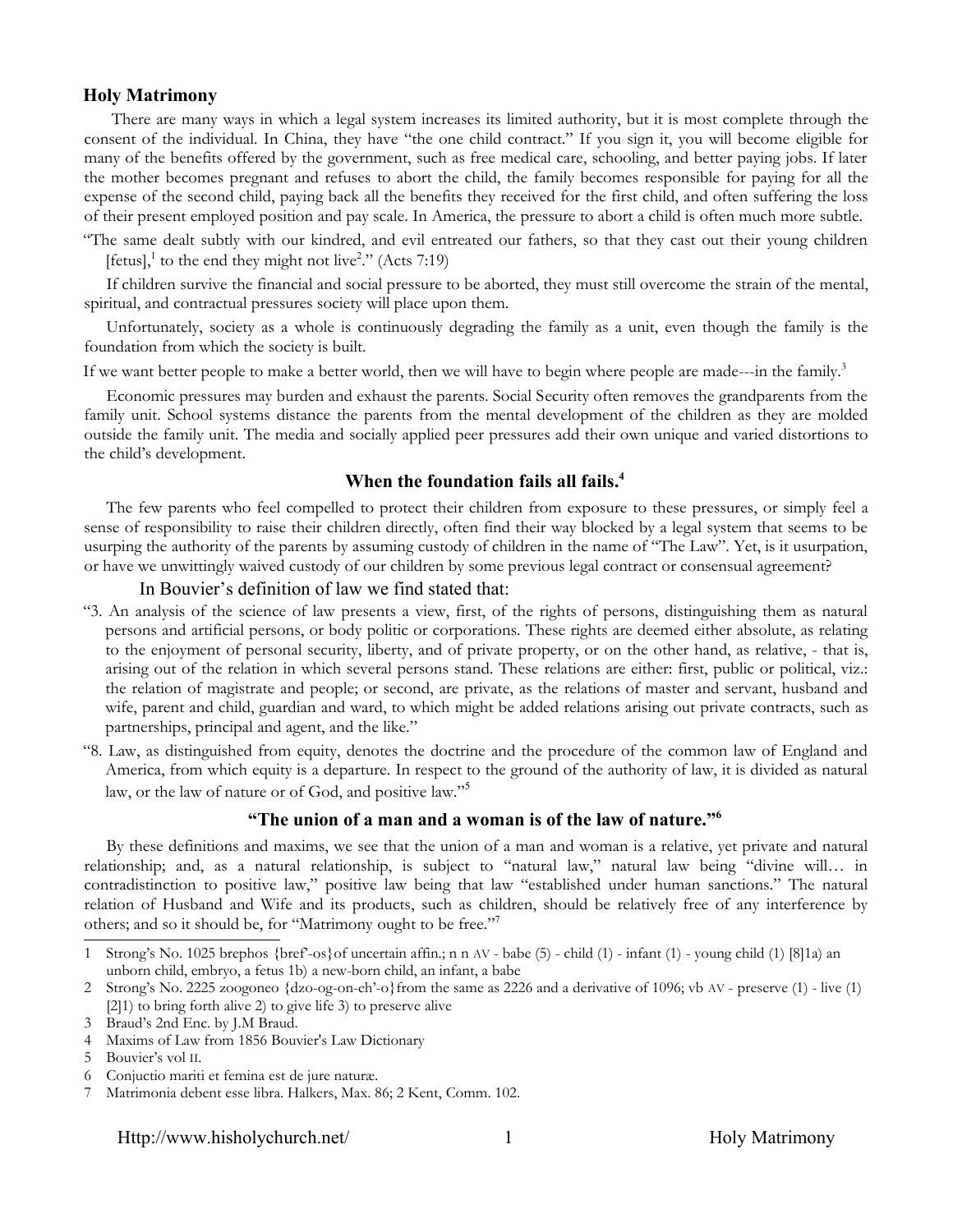#### **"The laws of nature are unchangeable."[8](#page-2-0)**

The word "marriage, as distinguished from the agreement to marry and from the act of becoming married" "is the civil status of one man and one woman united in law for the discharge to each other and the community of duties legally incumbent on those whose association is found on the distinction of sex."[9](#page-2-1)

First, it is clear that marriage is distinguished, essentially different, from both the "agreement to marry" and the "act of becoming married." Secondly, marriage is a civil status. "Civil" is a word used in "contradistinction to *military,* ecclesiastical, natural, or foreign; thus we speak of a civil station, as opposed to ...an ecclesiastical station"<sup>[10](#page-2-2)</sup> It also explains that the obligations of the man and woman are not merely to each other, but also to the "community", and that these civil duties are "legally incumbent." An "incumbent" is then defined as: "A person who is in present possession of an office; one who is legally authorized to discharge the duties of an office."[11](#page-2-3) The words "person" and "individual" are not synonymous. "Person" is defined as: "a man considered according to the rank he holds in society, with all the right to which the place he holds entitles him, and the duties which it imposes."[12](#page-2-4) The word "individual" in the book "Language," found in the Volume Library, is treated as a word "frequently misused" and clarifies its meaning with the statement, "The word (individual) should not be used in the mere sense of person. The word is correctly used in 'Changes both in individuals and communities.'"

#### **"Every person is a man, but not every man a person"**[13](#page-2-5)

A person, by definition, is legally bound and connected to the community, while the individual seems to be equal to, or on a separate footing, from the community. The individual is apparently not obligated to the bureaucratic administration in the same degree as those in the legal community. The administrative system has coined the phrase "an *individual* person" or *"natural* person." As usual, their attempt to alleviate confusion seems to have done more to add to the chaos.

#### "Man is a term of nature; person, of the civil law"<sup>[14](#page-2-6)</sup>

Today's Relationship of Marriage is neither natural, remembering that the law of nature is "divine will," nor is it ecclesiastical, which is "distinguished from 'civil' or 'secular,'"[15](#page-2-7) but it is civil.

As spoken of earlier in Bouvier's, the "private" relationships of "husband and wife, parent and child, guardian and ward" are not the same as the *"legal"* relationship granted by a Marriage license, which is clearly "public", such as "the relation of the magistrate and people."

The laws of nature are most perfect and immutable; but the condition of human law is an unending succession, and there is nothing in it which can continue perpetually.

#### **Human laws are born, live, and die.[16](#page-2-8)**

A "Marriage license" is "A license or permission granted by public authority to persons who intend to intermarry,… By statute it is made an essential prerequisite to the lawful solemnization of the marriage"[17](#page-2-9) , as opposed to ecclesiastical solemnization.

It should be becoming clear that there are at least two types of marriages and, therefore, at least two types of husband-and-wife relationships.

<span id="page-2-0"></span><sup>8</sup> Jura naturæ sunt immutabilia. Branch, Princ.; Oliver Forms, 56.

<span id="page-2-1"></span><sup>9</sup> Black's 3rd Ed. p. 1163.

<span id="page-2-2"></span><sup>10</sup> Civil. Black's 3rd ed. p.331.

<span id="page-2-3"></span><sup>11</sup> State v McCollister, 11 Ohio, 50; State v. Blackmore, 104 Mo. 340, 15 S.W. 960. Black's 3rd Ed. p.947.

<span id="page-2-4"></span><sup>12</sup> Black's 3rd. Ed. p. 1355.

<span id="page-2-5"></span><sup>13</sup> Omnis persona est homo, sed non vicissim.

<span id="page-2-6"></span><sup>14</sup> Homo vocabulum est; persona juris civilitis. Calvinus, Lex.

<span id="page-2-7"></span><sup>15</sup> Ecclesiastical. Black's 3rd Ed. p. 640.

<span id="page-2-8"></span><sup>16</sup> Leges naturæ perfectissimæ sunt et immutaviles; humani vero juris conditio semper in infinitum decurrit, et nihil est in co quod perpetuo stare possit. Leges humanæ nascuntur, vivunt, moriuntur.7 Coke, 25.

<span id="page-2-9"></span><sup>17</sup> Black's 5th Ed.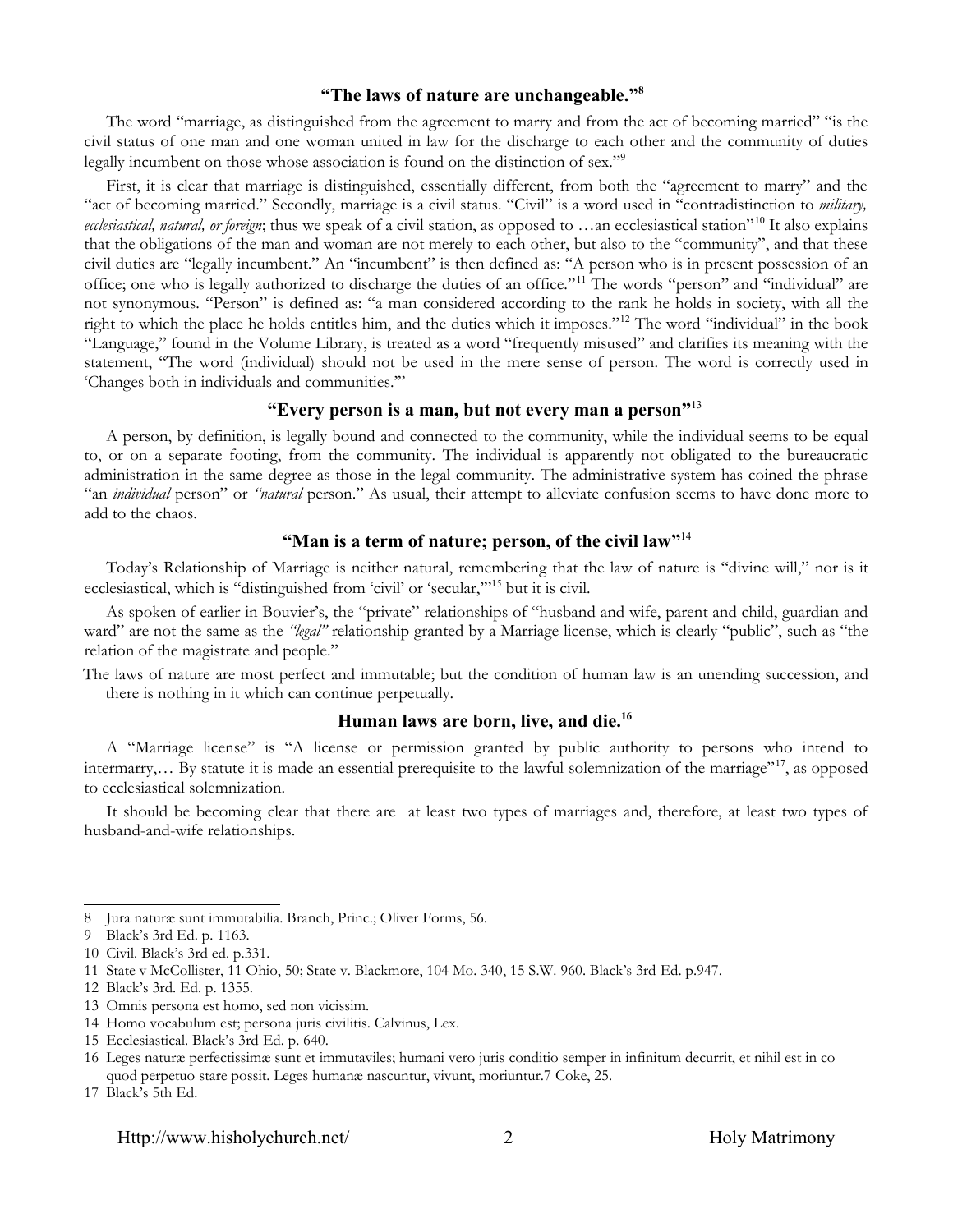#### **"Marriage is a civil contract to which there are three parties - the husband, the wife and the state."[18](#page-3-0)**

- "Marriage is often referred to as a civil contract, but the emphasis in such a reference is not on the word 'contract' but upon the word 'civil' as distinguished from ecclesiastical; since there is religious freedom in this country, a religious ceremony and rules of ecclesiastical organizations---with regard to marriage---have no legal significance.
- Though mutual assent is necessary to enter into a marriage, the marriage itself is a status or relationship rather than a contract, the rights and obligations of the parties thereto being fixed by the law instead of by the parties themselves. Hence marriages are not within the provision of the United States Constitution forbidding a state to impair the obligation of contracts."<sup>[19](#page-3-1)</sup>

In the first paragraph, we see again that at least one type of marriage is "civil", or "public", as distinguished from another, which may be "private," "ecclesiastical," or "natural." Ecclesiastical organizations have "no legal significance" and, therefore, no civil effect.

This statement made by Clark sets a distinct division between religious freedom and the absence of it. On the one side, he mentions religious freedom in relation to ecclesiastical marriage, but it seems a simple step to realize the reciprocal conclusion. If the ecclesiastical authority to marry has no influence in the realm of legal marriages, then a legal marriage would then have no influence in the realm of ecclesiastical matrimony. This principle applies also to the marriage between the legal churches and the state and the state which established it. The legal church is not operating under the religious freedom aspect of Law in America.

Religious freedom means freedom from dominion over religious practices, which should include the law established by religious belief, as well as rituals, ceremonies, and customs. Religious practices are not merely incantations, sprinkling of water, and smoky rituals. Religious practices include almost every aspect of life itself.

However, a marriage performed by an "ecclesiastical organization" should not be confused with a marriage performed by today's churches, which are incorporated entities<sup>[20](#page-3-2)</sup> of the state, performing civil marriages as state agents. In most cases, churches will not marry any couple who has not obtained permission to marry through the purchase of a license from the state, prior to the ceremony. Almost all marriages performed in these churches are performed by the authority vested in those churches and ministers by the state in which they have agreed to act as an agent. This makes the minister an officer of the state carrying out the official duties of that state. Those marriages are not ecclesiastical because they DO have *legal significance*.

The word "Church" in the New Testament is translated from the Greek word "ekklesia", which comes from two words: "ek", meaning "out", and "kaleo", meaning "to call". Today's incorporated churches are not marrying couples ecclesiastically, but are calling their people into an unequal civil relationship with the state.

Clark states that this *civil marriage* contract is a "mutual assent." As is the case with all contracts, there must be mutual consent and valid consideration. In a natural joining of a man and a woman as Husband and Wife, there is a mutual consent and consideration, but if one or both are persons and have a "legal status" and are obligated to another, then there cannot be a valid consideration without the permission of the one to whom the party is subject.

In old English law, "Marriage is used in the sense of 'maritagium,' (qv) or the feudal right enjoyed by the lord or guardian in chivalry of disposing of his ward in marriage."[21](#page-3-3) This is also, in principal, how the word is used today. To clarify this relationship of 'lord and ward', we may consider Clark's statement, "the rights and obligations of the parties thereto being fixed by law instead of by the parties themselves," to show that it is the third party, known as the state, that has the right to fix the extent of the privileges and duties by law, which is a larger position to hold in that three-party relationship. The word "law" here refers to the legal system which has already obtained, or at least assumed that it has obtained, a jurisdictional authority over the parties by their consent, either before their application for license (permission) or at the time of its public solemnization.

Marriage is also defined as that which "signifies the act, ceremony or formal proceeding by which persons take

<span id="page-3-0"></span><sup>18</sup> Van Koten v. Van Koten. 154 N.E. 146.

<span id="page-3-1"></span><sup>19</sup> Clark's Summary of American Law. Chapt I §2. The marriage status or relationship. pp. 140.

<span id="page-3-2"></span><sup>20</sup> Incorporation…the formation of a legal or political body… In civil law. The union of one domain to another. Black's 3rd p. 946. And what concord hath Christ with Belial?…2Co 6:15

<span id="page-3-3"></span><sup>21</sup> Black's 3rd. Ed. p. 1164.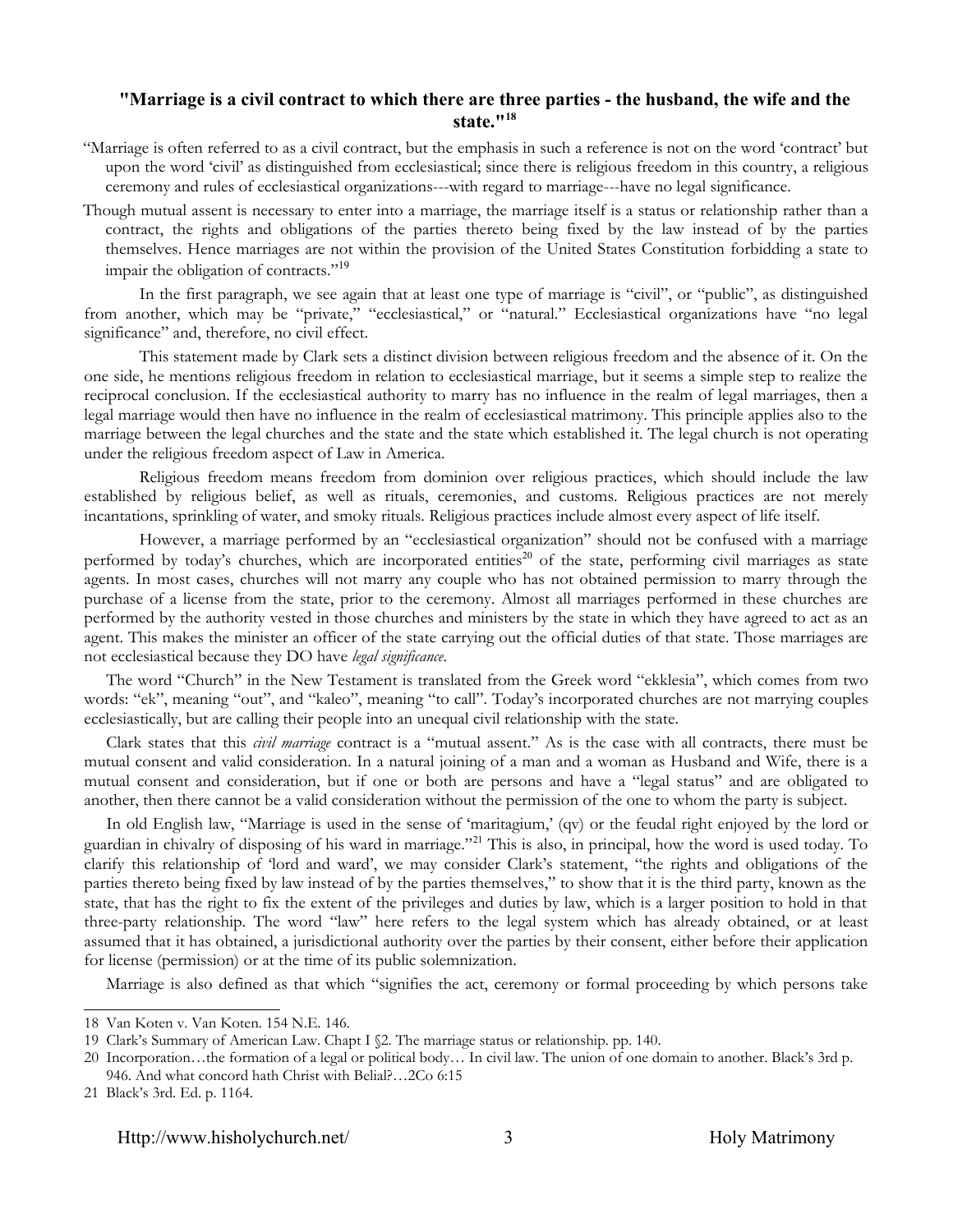each other for husband and wife."<sup>[22](#page-4-0)</sup> Note the use of the word "persons" and the lack of capitalization of the words "Husband and Wife." In the same law dictionary, the word "for" is defined as "instead of" or "in place of."<sup>[23](#page-4-1)</sup> So, the legal status of marriage by civil authority is where you take each other, assenting into a civil relationship with the state not as Husband and Wife, but "instead of" Husband and Wife, or in other words, "for" husband and wife, and children, who become wards of the state.

#### **"Wife and son are names of nature."[24](#page-4-2)**

In 1906, the Supreme Court of Nebraska stated that: "It (marriage) differs from all other contracts<sup>[25](#page-4-3)</sup> in its farreaching consequences to the body politic itself, and for that reason, in dealing with it or the status resulting therefrom, the state never stands indifferent, but is always a party whose interest must be taken into account."<sup>[26](#page-4-4)</sup>

#### **"Each child belongs to the state."[27](#page-4-5)**

The state can and will always consider itself a party in a civil marriage performed by its officers in accordance with the duties and obligations imposed by the permitting authority, but it has no jurisdictional authority over the natural matrimony by "divine will" between two free and natural individuals. It is the previous connecting contractual commitments to the legal society that bind a person's obedience to the commands of that legal society.

Note that a "common law marriage" is simply when the state assumes and recognizes what did appear, at first, to be a "Husband and Wife" relationship At Law, which becomes, in fact, a solemnized civil marriage of 'husband and wife' and 'state' in equity.

"A wife is not her own mistress, but is under the power of her husband."[28](#page-4-6)

According to the natural law and the common law, "All things which are the wife's belong to the husband."[29](#page-4-7) Not because of any misguided assumption that she is inferior, but because she is one with her husband. It is understood in the natural law that the "Husband and Wife are considered one person in law."[30](#page-4-8) Even in the definition of Husband and Wife, it is called "One of the great domestic relationships", that relationship "being that of a man and a woman lawfully joined in marriage, by which, at common law, the legal existence of the wife is incorporated with that of her husband."<sup>[31](#page-4-9)</sup> In other words, it is a lawful joining of the woman's status to the man.

"And they twain shall be one flesh: so then they are no more twain, but one flesh." (Mr. 10:8.)

This authority that a man holds at law over his wife is not a problem to a good woman, as long as the husband truly loves, honors, and cherishes her, and she is as willing to humble herself to his will as he is willing to humble himself to God's divine will. As with all contracts, there must be mutual assent and valid consideration.

"Wives, submit yourselves unto your own husbands, as unto the Lord.... Husbands, love your wives, even as Christ also loved the church, and gave himself for it;" (Ephesians 5:22, 25)

Despite the fact that the husband is to have custody of his children by God's law, the individual state governments and bureaucracies are constantly claiming regulatory right and custody. Are these claims of the state *usurpation,* without any basis in law, or is there an aspect to the relationship of a husband and wife that is shared by the state?

<span id="page-4-0"></span><sup>22</sup> Black's 3rd. Ed. p. 1164.

<span id="page-4-1"></span><sup>23</sup> Black's 3rd Ed. p. 795.

<span id="page-4-2"></span><sup>24</sup> Uxor et filius sunt nomina naturæ. 4 Broom, Works. 350.

<span id="page-4-3"></span><sup>25</sup> Sample bill passed in order to comply with US Code 42, Section 666. "Bill 532 1997/6/10 Part I Documents Requiring Social Security Numbers for Use in Child Support Enforcement SEC. 4.- "Section 20-1-220. No marriage license may be issued unless a written application shall have been filed with the probate judge, or in Darlington and Georgetown Counties the clerk of court who issues the license, at least twenty-four hours before its issuance. The application must be signed by both of the contracting parties and shall contain the same information as required for the issuing of the license including the social security numbers of the contracting parties." As a consequence, In South Carolina, a couple cannot ("contract to") get married without supplying a Social Security number.

<span id="page-4-4"></span><sup>26</sup> Willits v. Willits, 107 N.W.379,380.

<span id="page-4-5"></span><sup>27</sup> - William H. Seawell, professor of education at the University of Virginia

<span id="page-4-6"></span><sup>28</sup> Uxor non est sui Juris, sed sub potestate viri. Coke, 3d Inst. 108.

<span id="page-4-7"></span><sup>29</sup> Omnia quæ sunt uxoris sunt ipsius viri. Coke, Litt. 299.

<span id="page-4-8"></span><sup>30</sup> Vir et uxor consentur in lege una persona. Coke, Litt. 112; Jenk. Cent. Cas. 27.

<span id="page-4-9"></span><sup>31</sup> Black's 3rd.Ed.p.910.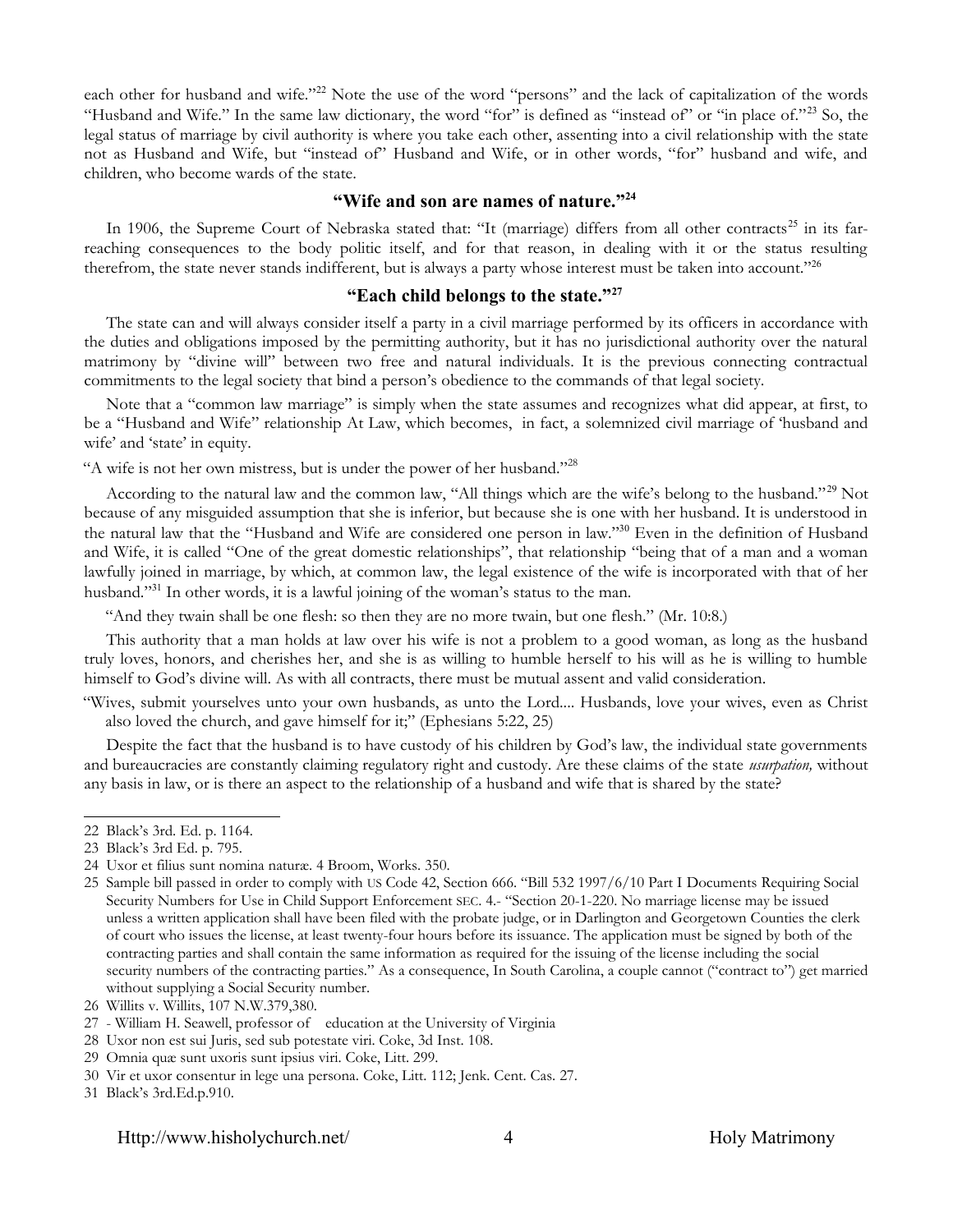"And he lifted up his eyes, and saw the women and the children; and said, Who [are] those with thee? And he said, The children which God hath graciously given thy servant." (Ge. 33:5)

It was the custom, that if a man and a woman were married as Husband and Wife, then the Husband had custody of the children and held the Wife's right to contract in a domestic trust.<sup>[32](#page-5-0)</sup> The common law also agrees with the natural law, for "at the common law the father had an almost absolute right to the custody of his children."<sup>[33](#page-5-1)</sup> A child could be manumitted from this bond in ancient times by Novation,<sup>[34](#page-5-2)</sup> Tutor, and Qurban.

"So ought men to love their wives as their own bodies. He that loveth his wife loveth himself For no man ever yet hated his own flesh; but nourisheth and cherisheth it, even as the Lord the church:" (Ephesians 5: 28, 29)

When a daughter wished to marry, she would obtain her father's permission, and he, in turn, gave her in marriage. The son would also gain permission from his father if he wished to continue to take his father's name as his own. If the husband and wife are wards of the state, then their children must obtain permission to marry from their parent's master, unless they become adopted by a *father* who is not subject to the jurisdiction of their parent's master. In this there is a great *mystery*.

Why do men of the United States Government think that "Fundamental, Bible believing people do not have the right to indoctrinate their children in their religious beliefs, because we, the state, are preparing them for the year 2000, when America will be part of a one-world global society and their children will not fit in"?  $35$  When men like Daniel Webster believed that "All the miseries and evils which men suffer from vice, crime, ambition, injustice, oppression, slavery, and war, proceed from their despising or neglecting the precepts contained in the Bible." Then, "If we abide by the principles taught in the Bible, our country will go on prospering, but if we neglect its instruction and authority, no man can tell how soon a catastrophe may overcome us, and bury all our glory in profound obscurity." Even Roosevelt said, "I hope that you have reread the Constitution of the United States. Like the Bible, it ought to be read again and again."[36](#page-5-4)

Who is the father from whom permission should be obtained? By and under whose authority should a man and woman be joined together in the ceremony of Holy Matrimony?

- "And what concord hath the Christ with Belial? or what part hath he that beleiveth with an infidel? And what agreement hath the temple of God with idols? for ye are the temple of the living God: as God hath said, I will dwell in them; and I will be their God, and they shall be my people."
- "Wherefore come out from among them, and be ye separate, saith the Lord, and touch not the unclean (thing); and I will receive you. And I will be a Father unto you, and ye shall be my sons and daughters, saith the Lord Almighty." (II Corinthian 6:15-18)

It is, more often than not, the remedy and will of the public magistrates<sup>[37](#page-5-5)</sup> that husbands and wives under their jurisdiction divorce. It is the magistrate that decides the fate of the children in his custody, in contradistinction to the law of nature and the common law.

"Jesus said, ...For the hardness of your heart he wrote you this precept. But from the beginning of the creation God made them male and female. For this cause shall a man leave his father and mother, and cleave to his wife; And they twain shall be one flesh: so then they are no more twain, but one flesh. What therefore God hath joined together, let not man put asunder." (Mr. 10:5,9)

The implications of all this can seem to create confusion. We should see that neither a bride nor groom can obtain clear permission<sup>[38](#page-5-6)</sup> to marry from a father who has assented to the same restrictive legal civil status that they are trying to avoid. And the state, by its very nature, cannot offer permission to the God-fearing couple to marry as a Natural Husband and Wife. These problems can seem to compound as we discover that no minister or priest is available to

<span id="page-5-6"></span>38 That which bars those who have contracted will bar their successors also. Quod ipsis, qui contraxerunt, abstat; et successoribus eorum obstabit. Dig. 50.17.29.

<span id="page-5-0"></span><sup>32</sup> In law he may also have custody of his domestic servants.

<span id="page-5-1"></span><sup>33</sup> Clark's Summary of American Law, Domestic Relations and Persons Chapt.IV, Sec. 26.

<span id="page-5-2"></span><sup>34</sup> "the remodeling of an old obligation." Webster's Dictionary

<span id="page-5-3"></span><sup>35</sup> Peter Hoagland, Nebraska State Senator and Humanist said in 1983:

<span id="page-5-4"></span><sup>36</sup> Franklin Delano Roosevelt March 9,1937. Document of American History by Commager.

<span id="page-5-5"></span><sup>37</sup> The New Testament word *God* is translated from the Greek word *theos* which figuratively means "a magistrate" or literally *judge* or *ruling judge*.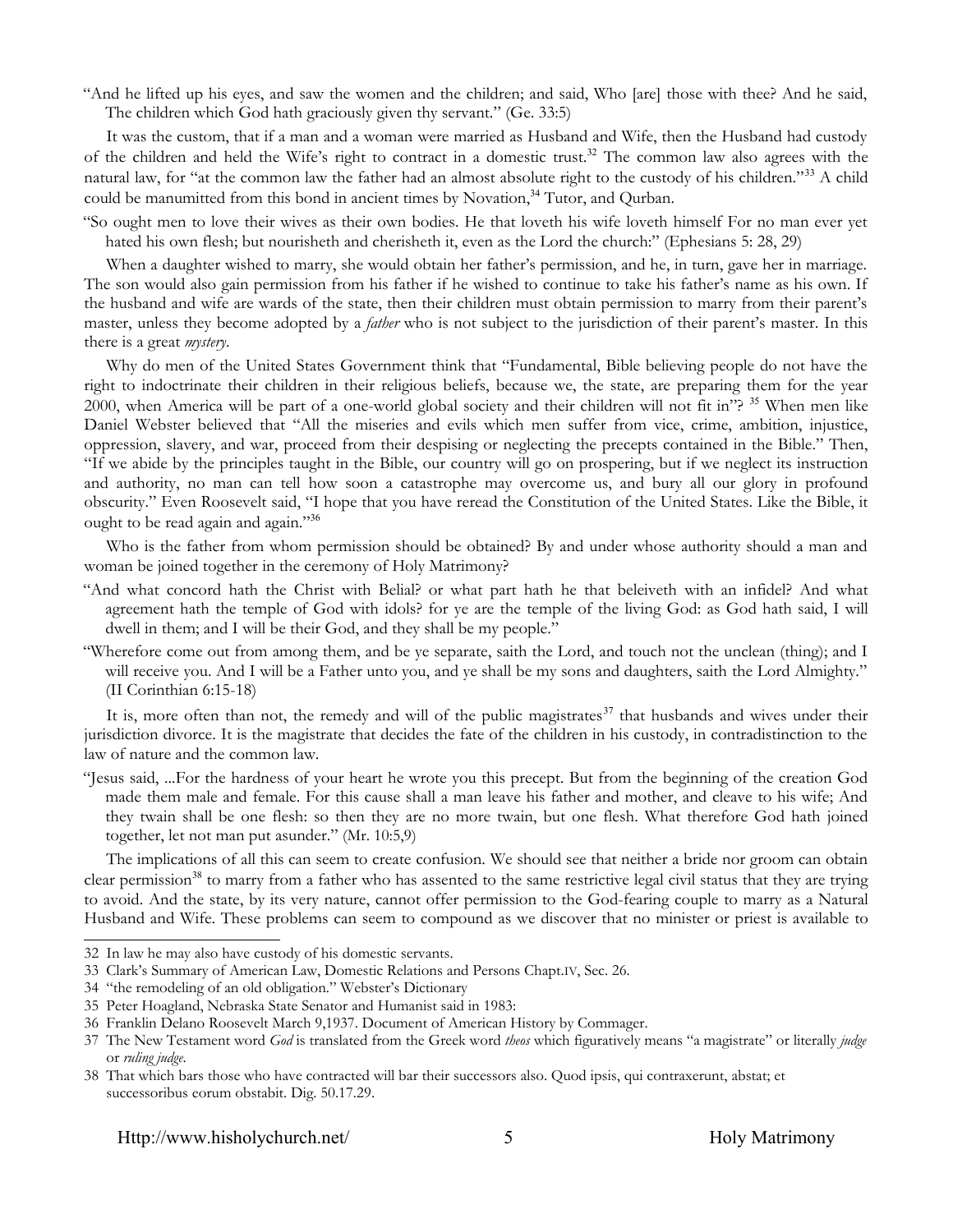conduct a purely ecclesiastical ceremony, which would exclude the state and its authoritarian and bureaucratic legal controls.

"Be ye not unequally yoked together with unbelievers: for what fellowship hath righteousness with unrighteousness? and what communion hath light with darkness?" (II Corinthian 6:14)

Why should we give authority to the state over that which God has ordained? If we have faith in the Lord's blessing and authority, why do we also ask for the government's blessing and authority?

"Let every soul be subject unto the higher powers. For there is no power but of God: the powers that be are ordained of God." (Romans 13:1)

This is probably one of the most frequently misused quotes from the King James Bible. The word "power" in the Greek is also translated "liberty" and "right"<sup>[39](#page-6-0)</sup>. In fact, the word *exousia<sup>[40](#page-6-1)</sup>* is the strongest word in the Greek language for liberty, surpassing the Greek *eleutheria* in its declaration of individual liberty.[41](#page-6-2) If there is no *power* or liberty but of God and it is He that ordains the powers or rights of men, then when men grant their right of choice to other men, they are rejecting God. Even Aristotle exemplifies the meaning of the word *exousia* as, "The right (exousia) to do anything one wishes..."[42](#page-6-3)

If other men have our right to choose, then we are not freemen under God, but under the authority of other men. Did God give us our rights so that we may give them away to others? What criteria does God use to establish the "higher powers"?

Are we subject to a higher power or are we making the state a higher power by applying for and obtaining a marriage license? If matrimony, through the Law of Nature and the Common Law of the Land, is the domain of God and our children are His gifts, then why would we turn our family and ourselves over to the civil authority of the State? Is that not like rendering unto Caesar the things that are God's?

The Bible mentions the word "covenant" over 300 times. It tells us many stories of the binding of man to man and man to God. It is made very clear that God requires the fulfillment of our agreements and compliance with our words.

Jesus has told us to let our yes be yes and our no be no. (Matt 5:37) Does he want us to enter into covenants, even quasi-covenants, with those who do not follow the spirit of God and His Laws?

Why should we ask another for permission to do that which God has ordained?

"For as many as are led by the Spirit of God, they are sons of God. For you have not received the spirit of bondage again to fear; but ye have received the spirit of adoption, whereby we cry, Abba, Father." (Ro.8:14.)

Does God want us to give custody of our children to the State? Does He want you to put your Husband and Wife relationship under the authority of a system that prefers and compels divorce as the most common solution to marital strife?

"Owe no man any thing, but to love one another: for he that loveth another hath fulfilled the law." (Ro 13:8)

If God has given us the Holy Relationship of Matrimony, He therefore has dominion and authority over that relationship. Why should we render unto the state a legal authority over that relationship which rightfully belongs to God? The state only requires you to get a license to become bound to---and protected by---the State.

"Then saith he unto them, Render therefore unto Caesar the things which are Caesar's; and unto God the things that are God's." (Mt 22:21; Mr 12:17 ; Lu 20:25)

If you are married in Florida, England, or Kuwait, you are considered married in Oregon and everywhere else in the world, so why is not the Kingdom of God acceptable? In fact, it is. An ecclesiastical marriage is a lawful marriage

<span id="page-6-0"></span><sup>39</sup> Strong's No. 1849 εξουσια, exousia from 1832 (in the sense of ability); also translated right (Hebrews 13:10, Revelation 22:14) and liberty (1 Corinthians 8:9) and defined 1) power of choice, liberty of doing as one pleases.

<span id="page-6-1"></span><sup>40</sup> "The Greek Glossary of Aristotelian Terms" defines exousia as "right" specifically of the citizen from which all power to govern comes. See Aristotle's Political Theory, First published Jul 1, 1998; substantive revision Jul 19, 2002. Standford Encyclopedia of Philosophy.

<span id="page-6-2"></span><sup>41</sup> Bryn Mawr's Classical Review states, "Enomaos maintained that we are absolutely masters of the most necessary things (52- 53). Brancacci notices that the term used by Enomaos to refer to human freedom is not the typical Cynic one (eleutheria), but exousia, which expresses 'the new concept of freedom in opposition to the already defunct and unhelpful eleutheria'."

<span id="page-6-3"></span><sup>42</sup> Lawmakers and Ordinary People in Aristotle, by Paul Bullen (1996, VI. 4.1318b38-1319a4)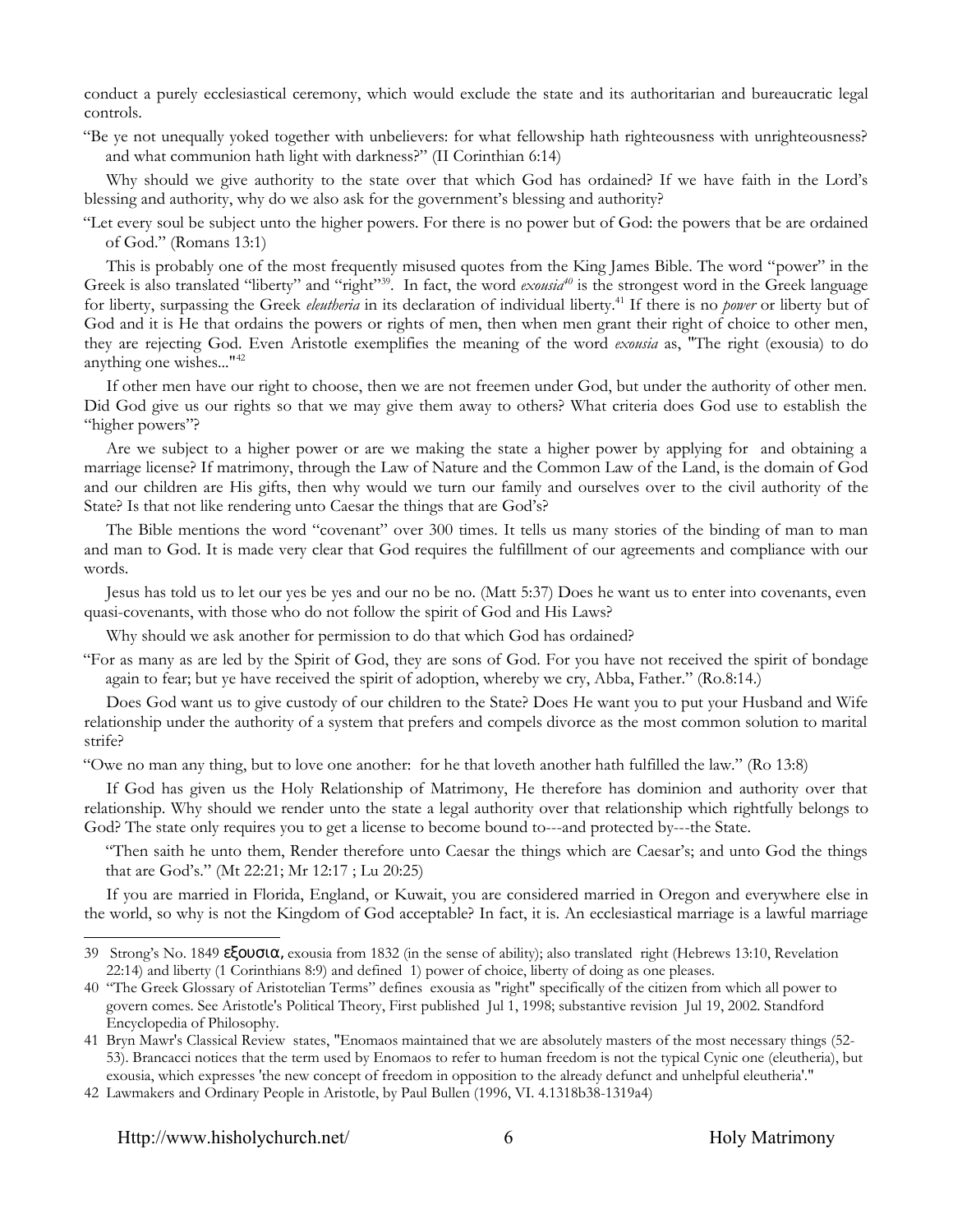that offers no equitable or legal benefits, obligations, or jurisdiction.

It would seem that in this life we may choose in many ways who we would have over us. Is the choice not ours? And what choice should we make? Who should be the *ruling judge* of our marriage?

"Jesus answered, Thou sayest that I am a king." (John18:37)

If we have been joined together in the name of God and by His authority, then why must we call on any other name or authority? Should you call upon another just to gain the financial and worldly benefits of a legal marriage?

"And it shall come to pass, [that] whosoever shall call on the name of the Lord shall be saved." (Ac 2:21)

Should we turn over the custody of the children to people who may not have the same values and faith as ourselves. These are the children that the LORD God has given us to a civil authority that does not follow Christ?

"What therefore God hath joined together, let not man put asunder." (Matthew 19:6).

Are there other ways that we are going under authorities of men by making covenants, applications and agreements?

"And they rejected his statutes, and his covenant that he made with their fathers, and his testimonies which he testified against them; and they followed vanity, and became vain, and went after the heathen that [were] round about them, [concerning] whom the LORD had charged them, that they should not do like them." (2Ki 17:15)

Is God's institution of marriage valid? Can it be made invalid because the State creates a similar relationship where the state assumes a plenary power over what was originally God's domain?